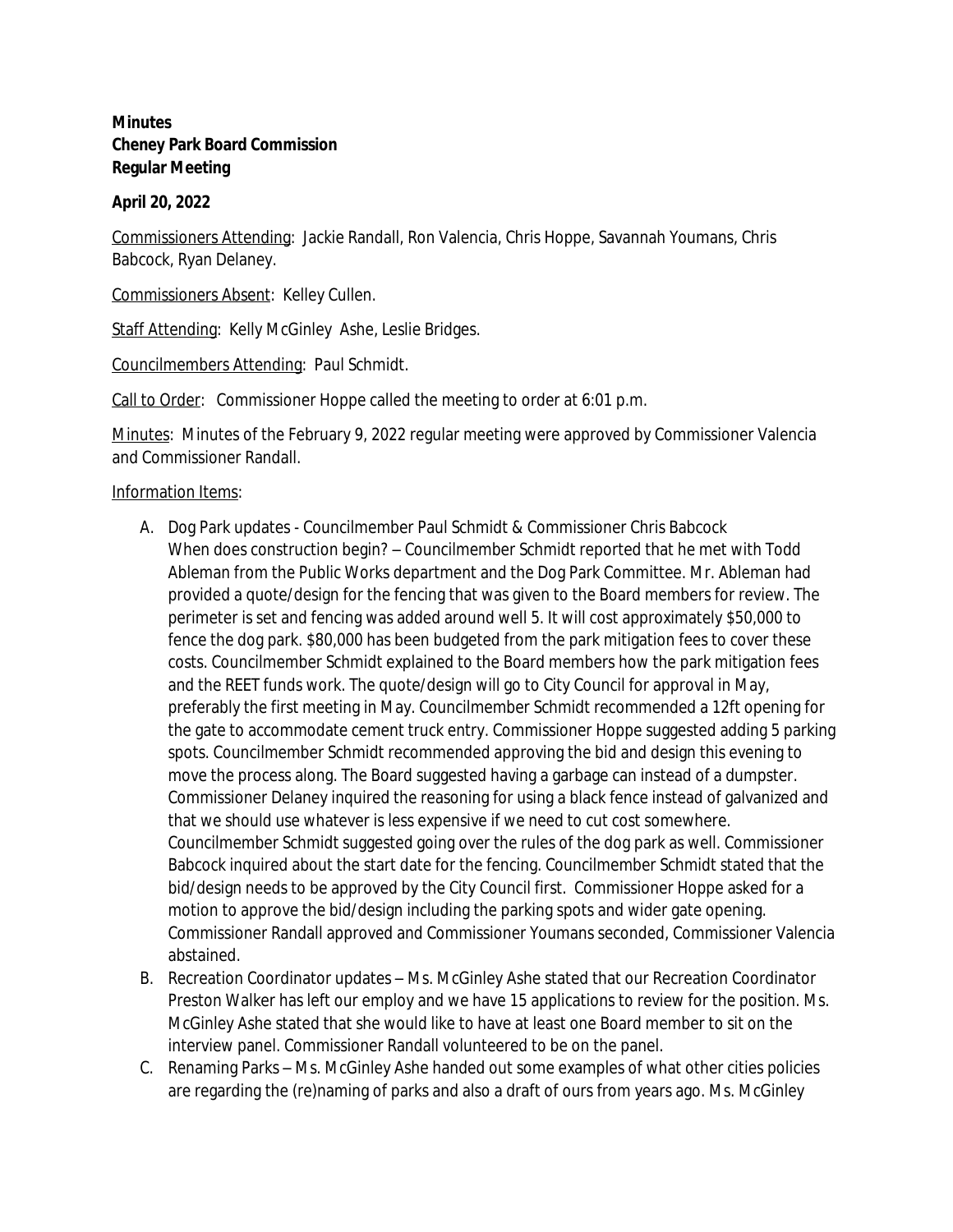Ashe believes we could create a subcommittee to draft a policy using all of this information. Commissioner Babcock and Commissioner Delaney volunteered to be on this subcommittee and are willing to help create this policy. Commissioner Delaney shared some other information about park naming policies and asked what the donated funds would be allocated towards and if waivers are acceptable regarding ownership. Councilmember Schmidt stated that we need equal protection for all involved. Commissioner Randall inquired if there is a long-range plan for the 50-acre park and would like to see the park named after Brad Barsness. Commissioner Delaney and Commissioner Babcock will bring a drafted policy to the next Board meeting for review.

- D. Update on pool consulting Commissioner Babcock believes we need a pool manager that solely does that job. Commissioner Randall inquired if we know Brooke Hanley as she is our new project manager. Our consultant is confident that they can figure out how to secure more funding for our project. Councilmember Schmidt stated that the next step will be City Council approval and then we need to get community involved for input. If we go out for a bond we need heavy community input and support so it will pass, as we would need 60% of vote. Commissioner Randall stated that we need to get the community educated on pools and what we need. Commissioner Valencia inquired if we could meet with the consultant so we know what is going on. Commissioner Youmans suggested a community survey. Commissioner Randall suggested ways of bringing in more revenue by charging for the use of cabanas, etc. Commissioner Randall and Commissioner Babcock volunteered to be on the pool committee. Commissioner Hoppe believes we need to gather information and give that to the consultant. Todd Ableman of the Public Works department is negotiating the contract. Councilmember Schmidt stated that we should have something to review by the next park board meeting.
- E. Summer Programming Plans

Anticipated challenges (staffing) – Ms. McGinley Ashe stated that our staff numbers for the CASLO summer day camp program are very low right now. EWU is going to help us out by sending out a flyer for us advertising the positions available. Cheney High School will also make announcements for us and we could make flyers for them as well. Commissioner Valencia stated that he has connections at Cheney high school that could help us get the word out as well. SEEK funded program numbers – Ms. McGinley Ashe stated that we have been awarded the SEEK grant that will cover the full costs for some of the summer camps. All of the free spots for the sports camps and CASLO are taken however we do have 6 free spots left for the hiking program. This grant will also cover all of our expenses for the CASLO program this summer.

- F. Learn to Swim Programs at EWU Ms. McGinley Ashe stated that EWU is also having the same issue with low staffing numbers. She reviewed the swim lesson schedule listed below. Enrollment opens end of May. Lessons start June 20<sup>th.</sup> Lessons offered to every age group, including adults. Monday-Thursday mornings, 9:30-11:30am & Monday and Wednesday evenings, 5-7pm. No Saturday lessons during summer.
- G. Street Sweeping Schedule Councilmember Schmidt stated that we do not have a schedule as we just sweep as needed. We are getting a new street sweeper so we will have better equipment to work with. Our street revenue is declining and we have less staff to work with. The street revenue is funded by the utility tax and we receive minimal funding from the general fund. If we get more funding we could possibly work on scheduled maintenance.